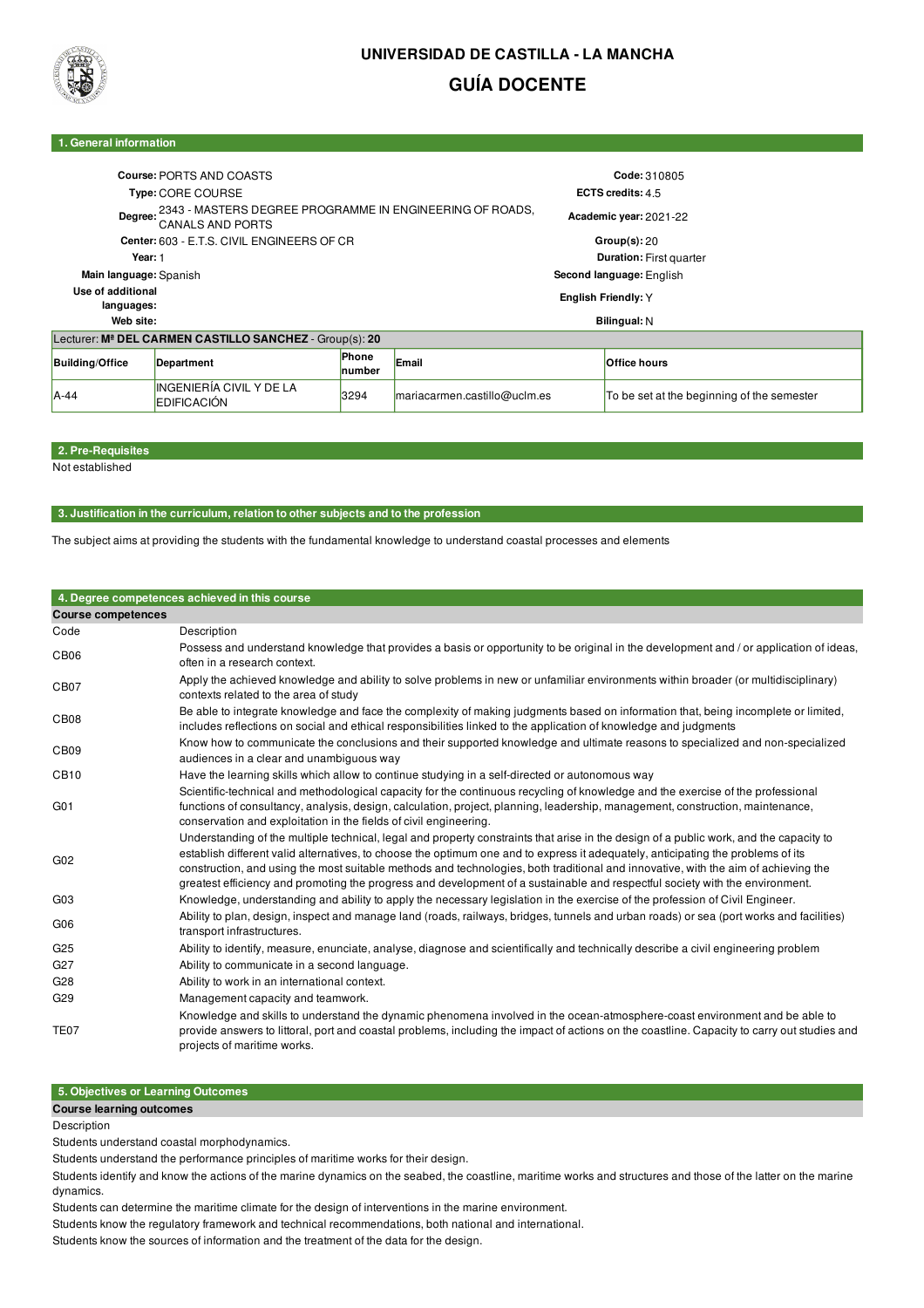## **6. Units / Contents**

**Unit 1: Mathematical, physical and hydrodynamical preliminaries**

- **Unit 2: Water wave theory formulation and solution**
- **Unit 3: Kinematic and dynamic wave properties**
- **Unit 4: Averaged values and energy flux for wave propagation**
- **Unit 5: Wave transformation processes**
- **Unit 6: Short-term and long-term wave analysis**
- **Unit 7: Long waves and water level**
- **Unit 8: Coastal structures**

**Unit 9: Shoreline processes**

**Unit 10: Technical documents**

**Unit 11: Numerical models**

| 7. Activities, Units/Modules and Methodology              |                        |                                                                     |                |                          |                               |   |                                                                                                                                        |  |
|-----------------------------------------------------------|------------------------|---------------------------------------------------------------------|----------------|--------------------------|-------------------------------|---|----------------------------------------------------------------------------------------------------------------------------------------|--|
| <b>Training Activity</b>                                  | Methodology            | <b>Related Competences</b>                                          | <b>ECTS</b>    | Hours As Com Description |                               |   |                                                                                                                                        |  |
| Class Attendance (theory) [ON-<br>SITE <sub>1</sub>       | Lectures               | CB06 CB07 CB08 CB09<br>CB10 G01 G02 G03 G06<br>G25 G27 G28 TE07     | 0.66           | 16.5                     | N                             |   |                                                                                                                                        |  |
| Class Attendance (practical) [ON-<br>SITE <sub>1</sub>    | Combination of methods | CB06 CB07 CB08 CB09<br>CB10 G01 G02 G03 G06<br>G25 G27 G28 G29 TE07 | 0.33           | 8.25                     | Υ                             |   | Active participation and exercises<br>Nsolved during class hours will be<br>levaluated and cannot be retaken                           |  |
| Computer room practice [ON-SITE] Combination of methods   |                        | CB06 CB07 CB08 CB09<br>CB10 G01 G02 G03 G06<br>G25 G27 G28 G29 TE07 | 0.08           | 2                        | Υ                             |   | NWorking with software                                                                                                                 |  |
| Problem solving and/or case<br>studies [ON-SITE]          | Combination of methods | CB06 CB07 CB08 CB09<br>CB10 G01 G02 G03 G06<br>G25 G27 G28 G29 TE07 | 0.28           | 7                        | Υ                             |   | Active participation and exercises<br>Nsolved during class hours will be<br>levaluated and cannot be retaken                           |  |
| Writing of reports or projects [OFF-<br>SITE <sub>1</sub> | Combination of methods | CB06 CB07 CB08 CB09<br>CB10 G01 G02 G03 G06<br>G25 G27 G28 G29 TE07 |                | $0.43$ 10.75             | Y                             |   | Small group work on a case with a<br>vinal report and an oral exam based<br>on case report (individually graded<br>through group exam) |  |
| Study and Exam Preparation [OFF-<br>SITE <sub>1</sub>     | Combination of methods | CB06 CB07 CB08 CB09<br>CB10 G01 G02 G03 G06<br>G25 G27 G28 G29 TE07 | $\overline{c}$ | 50                       | N                             |   | Some tools will be available to help<br>students study                                                                                 |  |
| On-line Activities [OFF-SITE]                             | Combination of methods | CB06 CB07 CB08 CB09<br>CB10 G01 G02 G03 G06<br>G25 G27 G28 TE07     | 0.32           | 8                        | Υ                             |   | NO <sub>n-line</sub> tests                                                                                                             |  |
| Other off-site activity [OFF-SITE]                        | Combination of methods | CB06 CB07 CB08 CB09<br>CB10 G01 G02 G03 G06<br>G25 G27 G28 G29 TE07 | 0.4            | 10                       | Υ                             |   | Students can solve exercises or<br>cases as part of the evaluation                                                                     |  |
| Final test [ON-SITE]                                      | Assessment tests       |                                                                     | $\Omega$       | $\Omega$<br>$4.5$ 112.5  | Υ                             | Y |                                                                                                                                        |  |
| <b>Total:</b>                                             |                        |                                                                     |                |                          |                               |   |                                                                                                                                        |  |
| Total credits of in-class work: 1.35                      |                        |                                                                     |                |                          | Total class time hours: 33.75 |   |                                                                                                                                        |  |
| Total credits of out of class work: 3.15                  |                        |                                                                     |                |                          |                               |   | Total hours of out of class work: 78.75                                                                                                |  |

As: Assessable training activity

Com: Training activity of compulsory overcoming (It will be essential to overcome both continuous and non-continuous assessment).

| 8. Evaluation criteria and Grading System          |                                 |                                   |                                                                                                                                                                                                                                                                                                                                                                                                                                                                               |  |  |  |  |  |
|----------------------------------------------------|---------------------------------|-----------------------------------|-------------------------------------------------------------------------------------------------------------------------------------------------------------------------------------------------------------------------------------------------------------------------------------------------------------------------------------------------------------------------------------------------------------------------------------------------------------------------------|--|--|--|--|--|
| <b>Evaluation System</b>                           | <b>Continuous</b><br>assessment | Non-<br>continuous<br>evaluation* | Description                                                                                                                                                                                                                                                                                                                                                                                                                                                                   |  |  |  |  |  |
| Final test                                         | 70.00%                          | 60.00%                            | Written exam 1 (Units 1 through 5/Tema 1 through Tema 5):<br>WE <sub>1</sub> :<br>Written exam 2 (Units 6 and 7/Tema 6 and Tema 7): WE2;<br>Written exam 3 (Units 8 and 9/Tema 8 and Tema 9): WE3;<br>Each WE includes theory (WE1T, WE2T, WE3T) and practice<br>(WE1P, WE2P, WE3P) within 30% and 70% which have to be<br>passed separately.<br>They can be retaken<br>For the non-continuos evaluation, just a final exam (FE)<br>including theory (FET) and practice (FEP) |  |  |  |  |  |
| Assessment of active participation                 | 5.00%                           | $0.00\%$                          | Problem or case solving in class hours: (CH) They cannot be<br>retaken                                                                                                                                                                                                                                                                                                                                                                                                        |  |  |  |  |  |
| Assessment of problem solving and/or case studies  | 5.00%                           | $0.00\%$                          | Problem or case solving outside of class hours: (OCH) They<br>cannot be retaken                                                                                                                                                                                                                                                                                                                                                                                               |  |  |  |  |  |
| Assessment of activities done in the computer labs | 5.00%                           | $0.00\%$                          | Problem or case solving outside of class hours: (CS) They can<br>be retaken                                                                                                                                                                                                                                                                                                                                                                                                   |  |  |  |  |  |
| Test                                               | 5.00%                           | $0.00\%$                          | On-line test including technical vocabulary which is the only<br>part that can be retaken: (T)                                                                                                                                                                                                                                                                                                                                                                                |  |  |  |  |  |
| Projects                                           | 5.00%                           | 5.00%                             | Group work on a case: report (GWR) It can be retaken                                                                                                                                                                                                                                                                                                                                                                                                                          |  |  |  |  |  |
|                                                    |                                 |                                   | Group work on a case: questions;                                                                                                                                                                                                                                                                                                                                                                                                                                              |  |  |  |  |  |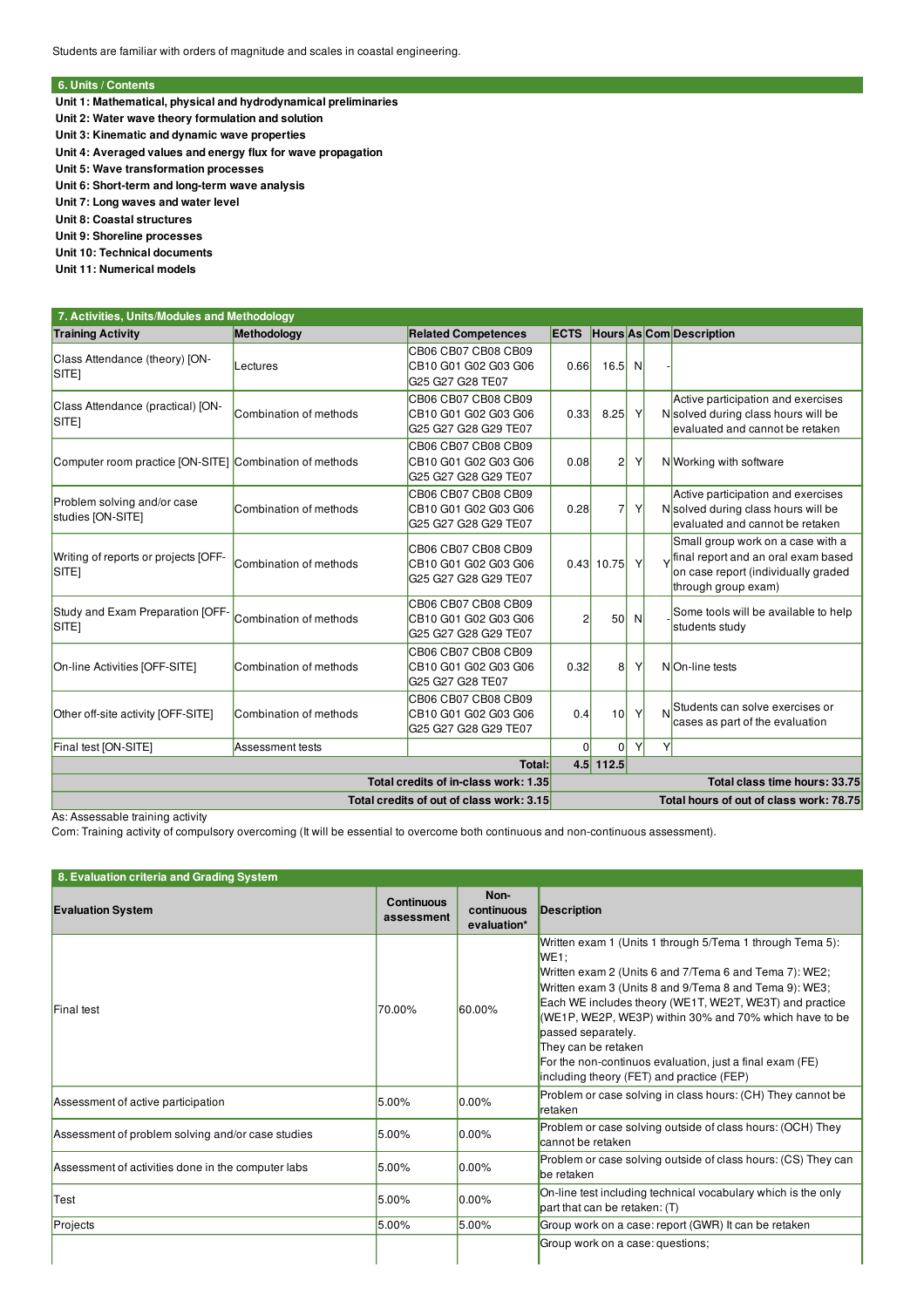| Projects                      | $15.00\%$ | 5.00%      | Oral exam based on case report (individually graded through                                                                                                             |
|-------------------------------|-----------|------------|-------------------------------------------------------------------------------------------------------------------------------------------------------------------------|
| Oral presentations assessment | $0.00\%$  | $130.00\%$ | <b>OR Bressen AGWO It Fangharmork</b> based on a scientific<br>paper/topic related with the subject (OP) It cannot be retaken.<br>Just one submission per academic year |
| Total:I                       | 100.00%   | 100.00%    |                                                                                                                                                                         |

According to art 6 of the UCLM Student Evaluation Requlations, it must be provided to students who cannot reqularly attend face-to-face training activities the passing of the subject, having the right (art. 13.2) to be globally graded, in 2 annual calls per subject, an ordinary and an extraordinary one (evaluating 100% of *the competences).*

## **Evaluation criteria for the final exam:**

## **Continuous assessment:**

In order to pass the subject, the following requirements must be satisfied: (at any time: progress tests, final exam o retake exam dates)

- a) WE1T, WE2T, WE3T>=2;
- b) WE1P, WE2P, WE3P>=2;
- c) WE1, WE2, WE3 $> = 4$
- d) GWR, GWQ>=4;

e) Global mark: (0.7\*(WE1+WE2+WE3)/3+0.05\*(GWR+GWQ+CH+OCH+CS+T))>=5;

For notation, see the Grading System table (above).

Part of each written exam can be replaced by a problem/case to be solved outside of class hours individually (just applicable for progress tests).

An extra point can be awarded for each written exam. Format is decided throughout the semester.

A compulsory case/problem is to be solved in small groups and a report must be uploaded. After that, an oral group exam is held based on the report where the students are graded individually. Groups of only one member are not allowed.

Any plagiarism will be sanctioned with a 0 in the corresponding global activity. Global activities are described in the Grading System table.

Any details on content, extension and requirements of written exercises will be indicated on virtual campus at the beginning of the semester.

All minimum marks on this guide refer to (a maximum of) 10 points.

## **Non-continuous evaluation:**

Unless stated otherwise, continuous evaluation criteria will be applied to all students.

Anyone choosing non-continuous assessment must notify it to the lecturer within the class period of the subject. The option is only available if the student¿s participation in evaluation activities (from the continuous assessment) has not reached 50% of the total evaluation for the subject. For the retake exam, the assessment type used for the final exam will remain valid.

All activities are individual

Any plagiarism will be sanctioned with a 0 in the corresponding global activity. Global activities are described in the Grading System table.

In order to pass the subject, the following requirements must be satisfied:

a) FET,  $FEP_{2}=2$ ;

b) GWR, GWQ>=4; c) Global mark: (0,6\*FE+0,3\*OP+0,05\*(GWR+GWQ))>=5;

The same criteria will be applied to the retake exam.

## **Specifications for the resit/retake exam:**

In order to pass the subject the same criteria as in the final exam apply.

No possibility of replacing part of this exam by a problem/case to be solved outside of class hours individually.

No new extra points for this exam.

All activities to be retaken are indicated in the Grading System table.

Any plagiarism will be sanctioned with a 0 in the corresponding global activity. Global activities are described in the Grading System table.

For the retake exam, the assessment type used for the final exam will remain valid.

## **Specifications for the second resit / retake exam:**

Same criteria as the non-continuous evaluation

| 9. Assignments, course calendar and important dates                     |              |
|-------------------------------------------------------------------------|--------------|
| Not related to the syllabus/contents                                    |              |
| <b>Hours</b>                                                            | hours        |
| Writing of reports or projects [AUTÓNOMA][Combination of methods]       | 10.75        |
| Unit 1 (de 11): Mathematical, physical and hydrodynamical preliminaries |              |
| <b>Activities</b>                                                       | <b>Hours</b> |
| Study and Exam Preparation [AUTÓNOMA][Combination of methods]           |              |
| Unit 2 (de 11): Water wave theory formulation and solution              |              |
| <b>Activities</b>                                                       | <b>Hours</b> |
| Study and Exam Preparation [AUTÓNOMA][Combination of methods]           | 2            |
| Other off-site activity [AUTÓNOMA][Combination of methods]              | .5           |
| Unit 3 (de 11): Kinematic and dynamic wave properties                   |              |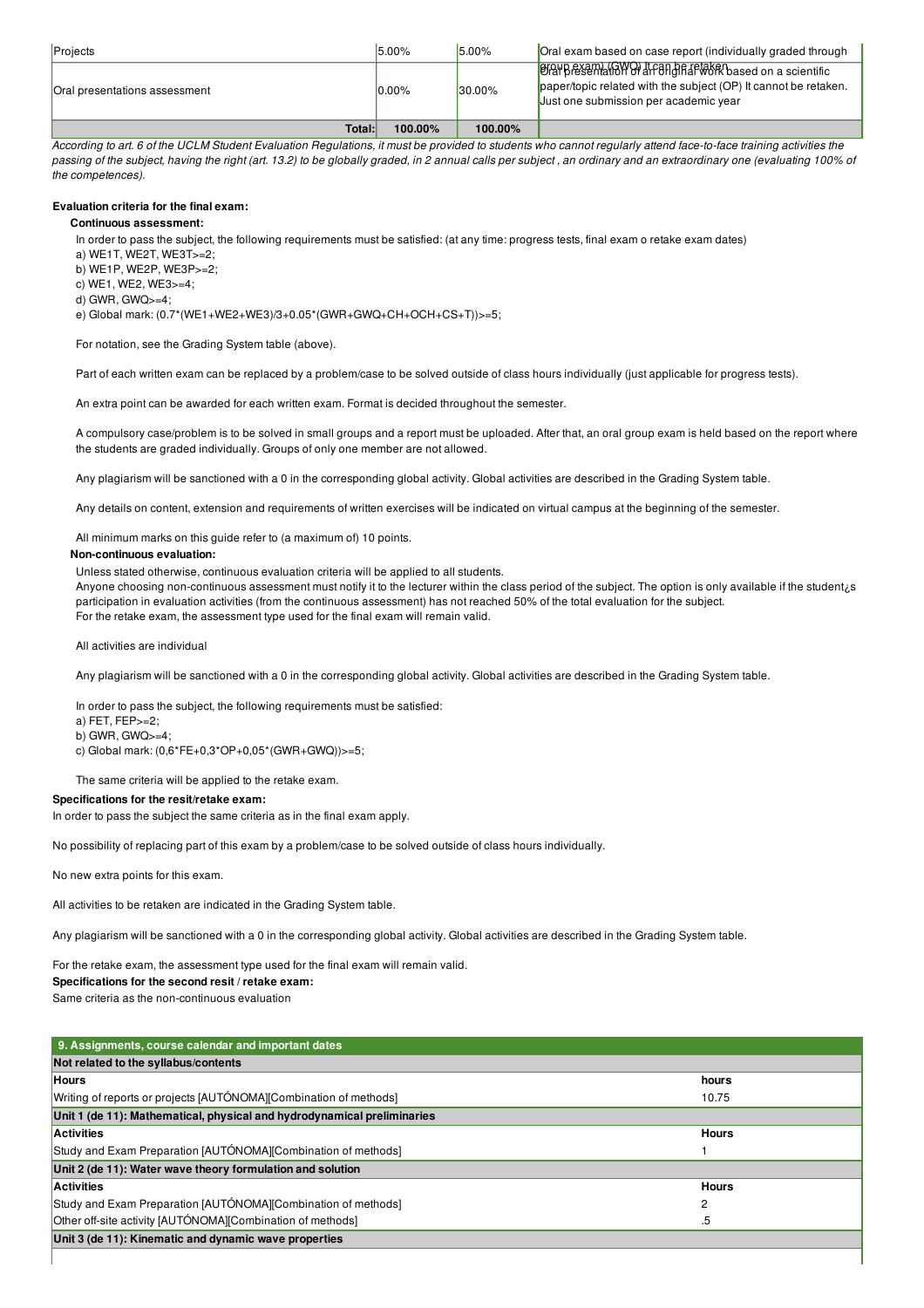| <b>Activities</b>                                                                                                                         | <b>Hours</b>               |
|-------------------------------------------------------------------------------------------------------------------------------------------|----------------------------|
| Class Attendance (theory) [PRESENCIAL][Lectures]                                                                                          |                            |
| Class Attendance (practical) [PRESENCIAL][Combination of methods]                                                                         |                            |
| Study and Exam Preparation [AUTÓNOMA][Combination of methods]                                                                             | 2                          |
| On-line Activities [AUTÓNOMA][Combination of methods]                                                                                     | 1                          |
| Other off-site activity [AUTÓNOMA][Combination of methods]                                                                                | 1                          |
| Unit 4 (de 11): Averaged values and energy flux for wave propagation<br><b>Activities</b>                                                 | <b>Hours</b>               |
| Class Attendance (theory) [PRESENCIAL][Lectures]                                                                                          | .5                         |
| Class Attendance (practical) [PRESENCIAL][Combination of methods]                                                                         | .25                        |
| Study and Exam Preparation [AUTÓNOMA][Combination of methods]                                                                             | 1                          |
| Unit 5 (de 11): Wave transformation processes                                                                                             |                            |
| <b>Activities</b>                                                                                                                         | <b>Hours</b>               |
| Class Attendance (theory) [PRESENCIAL][Lectures]                                                                                          | 3                          |
| Class Attendance (practical) [PRESENCIAL][Combination of methods]                                                                         | 2                          |
| Computer room practice [PRESENCIAL][Combination of methods]                                                                               | $.5\,$                     |
| Problem solving and/or case studies [PRESENCIAL][Combination of methods]<br>Study and Exam Preparation [AUTÓNOMA][Combination of methods] | 2<br>9                     |
| On-line Activities [AUTÓNOMA][Combination of methods]                                                                                     | 1                          |
| Other off-site activity [AUTÓNOMA][Combination of methods]                                                                                | 1.5                        |
| Unit 6 (de 11): Short-term and long-term wave analysis                                                                                    |                            |
| <b>Activities</b>                                                                                                                         | <b>Hours</b>               |
| Class Attendance (theory) [PRESENCIAL][Lectures]                                                                                          | 3                          |
| Class Attendance (practical) [PRESENCIAL][Combination of methods]                                                                         | 2                          |
| Computer room practice [PRESENCIAL][Combination of methods]                                                                               | .5                         |
| Problem solving and/or case studies [PRESENCIAL][Combination of methods]                                                                  | 2                          |
| Study and Exam Preparation [AUTÓNOMA][Combination of methods]                                                                             | 9                          |
| On-line Activities [AUTÓNOMA][Combination of methods]                                                                                     | 2                          |
| Other off-site activity [AUTÓNOMA][Combination of methods]                                                                                | 1.5                        |
| Unit 7 (de 11): Long waves and water level<br><b>Activities</b>                                                                           | <b>Hours</b>               |
| Class Attendance (theory) [PRESENCIAL][Lectures]                                                                                          | 2                          |
| Class Attendance (practical) [PRESENCIAL][Combination of methods]                                                                         | 1                          |
| Study and Exam Preparation [AUTÓNOMA][Combination of methods]                                                                             | 6                          |
| On-line Activities [AUTÓNOMA][Combination of methods]                                                                                     | 1                          |
| Other off-site activity [AUTÓNOMA][Combination of methods]                                                                                | 1.5                        |
| Unit 8 (de 11): Coastal structures                                                                                                        |                            |
| <b>Activities</b>                                                                                                                         |                            |
|                                                                                                                                           | <b>Hours</b>               |
| Class Attendance (theory) [PRESENCIAL][Lectures]                                                                                          | 4                          |
| Class Attendance (practical) [PRESENCIAL][Combination of methods]                                                                         | 2                          |
| Computer room practice [PRESENCIAL][Combination of methods]                                                                               |                            |
| Problem solving and/or case studies [PRESENCIAL][Combination of methods]                                                                  | 1                          |
| Study and Exam Preparation [AUTÓNOMA][Combination of methods]<br>On-line Activities [AUTÓNOMA][Combination of methods]                    | 9<br>1.5                   |
| Other off-site activity [AUTÓNOMA][Combination of methods]                                                                                | 2                          |
| Unit 9 (de 11): Shoreline processes                                                                                                       |                            |
| <b>Activities</b>                                                                                                                         | <b>Hours</b>               |
| Class Attendance (theory) [PRESENCIAL][Lectures]                                                                                          | 3                          |
| Computer room practice [PRESENCIAL][Combination of methods]                                                                               | .5                         |
| Problem solving and/or case studies [PRESENCIAL][Combination of methods]                                                                  | 2                          |
| Study and Exam Preparation [AUTÓNOMA][Combination of methods]                                                                             | 7                          |
| On-line Activities [AUTÓNOMA][Combination of methods]                                                                                     | 1                          |
| Other off-site activity [AUTÓNOMA][Combination of methods]                                                                                | 2                          |
| Unit 10 (de 11): Technical documents<br><b>Activities</b>                                                                                 | <b>Hours</b>               |
| Study and Exam Preparation [AUTÓNOMA][Combination of methods]                                                                             | 2                          |
| On-line Activities [AUTÓNOMA][Combination of methods]                                                                                     | .5                         |
| Unit 11 (de 11): Numerical models                                                                                                         |                            |
| <b>Activities</b>                                                                                                                         | <b>Hours</b>               |
| Study and Exam Preparation [AUTÓNOMA][Combination of methods]                                                                             | 2                          |
| <b>Global activity</b>                                                                                                                    |                            |
| <b>Activities</b>                                                                                                                         | hours                      |
| Computer room practice [PRESENCIAL][Combination of methods]                                                                               | $\mathbf{2}$               |
| Problem solving and/or case studies [PRESENCIAL][Combination of methods]                                                                  | 7                          |
| Writing of reports or projects [AUTÓNOMA][Combination of methods]                                                                         | 10.75<br>50                |
| Study and Exam Preparation [AUTÓNOMA][Combination of methods]<br>On-line Activities [AUTÓNOMA][Combination of methods]                    | 8                          |
| Other off-site activity [AUTÓNOMA][Combination of methods]                                                                                | 10                         |
| Class Attendance (practical) [PRESENCIAL][Combination of methods]                                                                         | 8.25                       |
| Class Attendance (theory) [PRESENCIAL][Lectures]                                                                                          | 16.5<br>Total horas: 112.5 |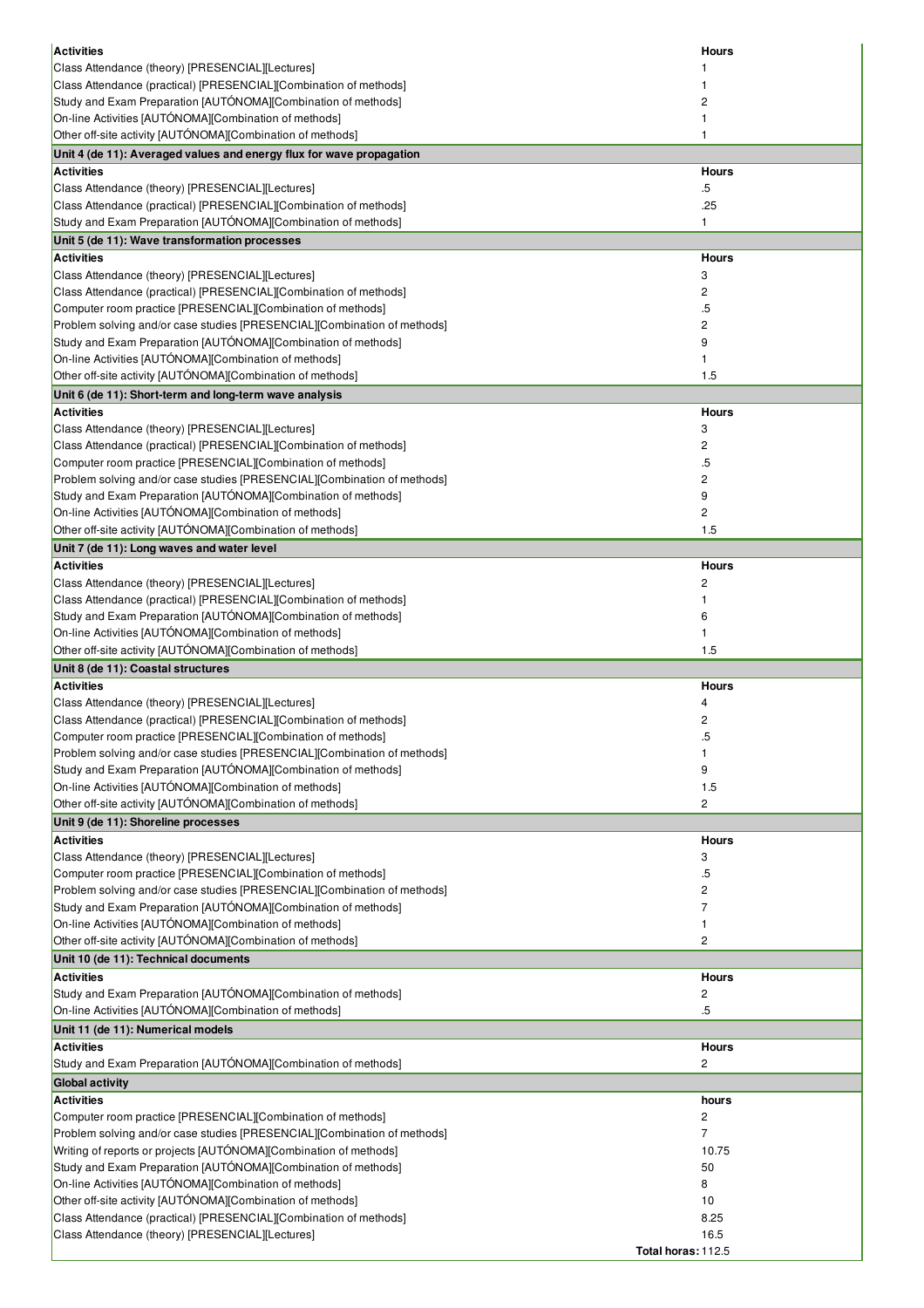| 10. Bibliography and Sources                                                        |                                                                                                                      |                                                                 |      |                   |      |                    |
|-------------------------------------------------------------------------------------|----------------------------------------------------------------------------------------------------------------------|-----------------------------------------------------------------|------|-------------------|------|--------------------|
| Author(s)                                                                           | <b>Title/Link</b>                                                                                                    | <b>Publishing</b><br>house                                      | City | <b>ISBN</b>       | Year | <b>Description</b> |
| BRUNN, P.                                                                           | Port Engineering, Vol 1. Harbor<br>Planning, Breakwaters and Marine<br>Terminals,<br>Port Engineering, Vol 2. Harbor | Gulf Publishing<br>Company.                                     |      |                   | 1989 |                    |
| BRUNN, P.                                                                           | Transportation, Fishing Ports,<br>Sediment Transport,<br>Geomorphology, Inlets and<br>Dredging.                      | <b>Gulf Publishing</b><br>Company                               |      |                   | 1989 |                    |
| Dean, Robert G.                                                                     | Coastal processes: with<br>engineering applications                                                                  | Cambridge<br><b>University Press</b>                            |      | 0-521-60275-0     | 2004 |                    |
| Dean, Robert G.                                                                     | Water wave mechanics for<br>engineers and scientists                                                                 | <b>World Scientific</b>                                         |      | 981-02-0421-3     | 2006 |                    |
| Dingemans, Maarten W.                                                               | Water wave propagation over<br>uneven bottoms                                                                        | <b>World Scientific</b><br>Pub.                                 |      | 981-02-0426-4     | 2000 |                    |
| Dyke, P. P. G.                                                                      | Modeling coastal and offshore<br>processes                                                                           | <b>Imperial College</b><br>Press                                |      | 978-1-86094-675-2 | 2007 |                    |
| Fredsoe, Jorgen                                                                     | Mechanics of coastal sediment<br>transport                                                                           | <b>World Scientific</b>                                         |      | 981-02-0841-3     | 2005 |                    |
| Hudspeth, Robert T.                                                                 | Waves and wave forces on coastal<br>and ocean structures                                                             | <b>World Scientific</b>                                         |      | 981-238-612-2     | 2006 |                    |
| Hughes, Steven A.                                                                   | Physical models and laboratory<br>techniques in coastal enginee                                                      | <b>World Scientific</b>                                         |      | 981-02-1540-1     | 1995 |                    |
| Kamphuis, J. William                                                                | Introduction to coastal engineering<br>and management                                                                | <b>World Scientific</b>                                         |      | 981-02-4417-7     | 2002 |                    |
| Kim, Cheung Hun                                                                     | Nonlinear waves and offshore<br>structures                                                                           | <b>World Scientific</b>                                         |      | 978-981-02-4885-7 | 2008 |                    |
| Le Méhauté, Bernard1927-                                                            | Water waves generated by<br>underwater explosion                                                                     | <b>World Scientific</b>                                         |      | 981-02-2083-9     | 1996 |                    |
| Losada, M.A. et al.                                                                 | Apuntes de Puertos y Costas.<br>Parte 1: Fundamentos del<br>movimiento oscilatorio                                   | Universidad de<br>Granada                                       |      |                   | 2000 |                    |
| Massel, Stanislaw R.                                                                | Ocean surface waves: their physics World Scientific<br>and prediction                                                |                                                                 |      | 981-02-2109-6     | 2005 |                    |
| Goda, Y.                                                                            | Random seas and design of<br>maritime structures                                                                     | <b>World Scientific</b>                                         |      | 981-02-3256-X     | 2000 |                    |
| Masselink, Gerhard                                                                  | Introduction to coastal processes<br>and geomorphology                                                               | Arnold                                                          |      | 0-340-76411-2     | 2003 |                    |
| Mei, Chiang C.                                                                      | The Applied dynamics of ocean<br>surface waves                                                                       | <b>World Scientific</b>                                         |      | 9971-50-789-7     | 2003 |                    |
| Mei, Chiang C.                                                                      | Theory and applications of ocean<br>surface waves                                                                    | <b>World Scientific</b><br>Colegio de                           |      | 981-238-894-X     | 2005 |                    |
| NEGRO, V., VARELA, O., GARCÍA, Diseño de diques verticales.<br>J. H. y LOPEZ, J. S. |                                                                                                                      | Ingenieros de<br>Caminos,<br>Canales y<br>Puertos<br>Colegio de |      |                   | 2001 |                    |
| NEGRO, V., VARELA, O., GARCÍA,<br>J. H. y MORA, J. I.                               | Diseño de diques rompeolas.                                                                                          | Ingenieros de<br>Caminos,<br>Canales y<br>Puertos               |      |                   | 2002 |                    |
| <b>PUERTOS DEL ESTADO</b>                                                           | Guía de buenas prácticas para la<br>ejecución de obras marítimas<br>ROM 0.0, Procedimiento general y                 |                                                                 |      |                   | 2008 |                    |
| <b>PUERTOS DEL ESTADO</b>                                                           | bases de cálculo en el proyecto de<br>obras marítimas y portuarias.                                                  |                                                                 |      |                   | 2001 |                    |
| <b>PUERTOS DEL ESTADO</b>                                                           | ROM 0.2-90, Acciones en el<br>proyecto de obras marítimas y<br>portuarias                                            |                                                                 |      |                   | 1990 |                    |
| <b>PUERTOS DEL ESTADO</b>                                                           | ROM 0.3-91, Clima marítimo en el<br>litoral español: Oleaje                                                          |                                                                 |      |                   | 1991 |                    |
| PUERTOS DEL ESTADO                                                                  | ROM 0.4-95, Clima marítimo en el<br>litoral español: Viento.                                                         |                                                                 |      |                   | 1995 |                    |
| <b>PUERTOS DEL ESTADO</b>                                                           | ROM 0.5-05, Recomendación<br>geotécnica para las obras<br>marítimas y/o portuarias                                   |                                                                 |      |                   | 2005 |                    |
| <b>PUERTOS DEL ESTADO</b>                                                           | ROM 0.5-94, Recomendaciones<br>geotécnicas para el proyecto de<br>obras marítimas y portuarias.                      |                                                                 |      |                   | 1994 |                    |
| <b>PUERTOS DEL ESTADO</b>                                                           | ROM 1.0-09, Recomendaciones<br>del diseño y ejecución de las<br>obras de abrigo                                      |                                                                 |      |                   | 2009 |                    |